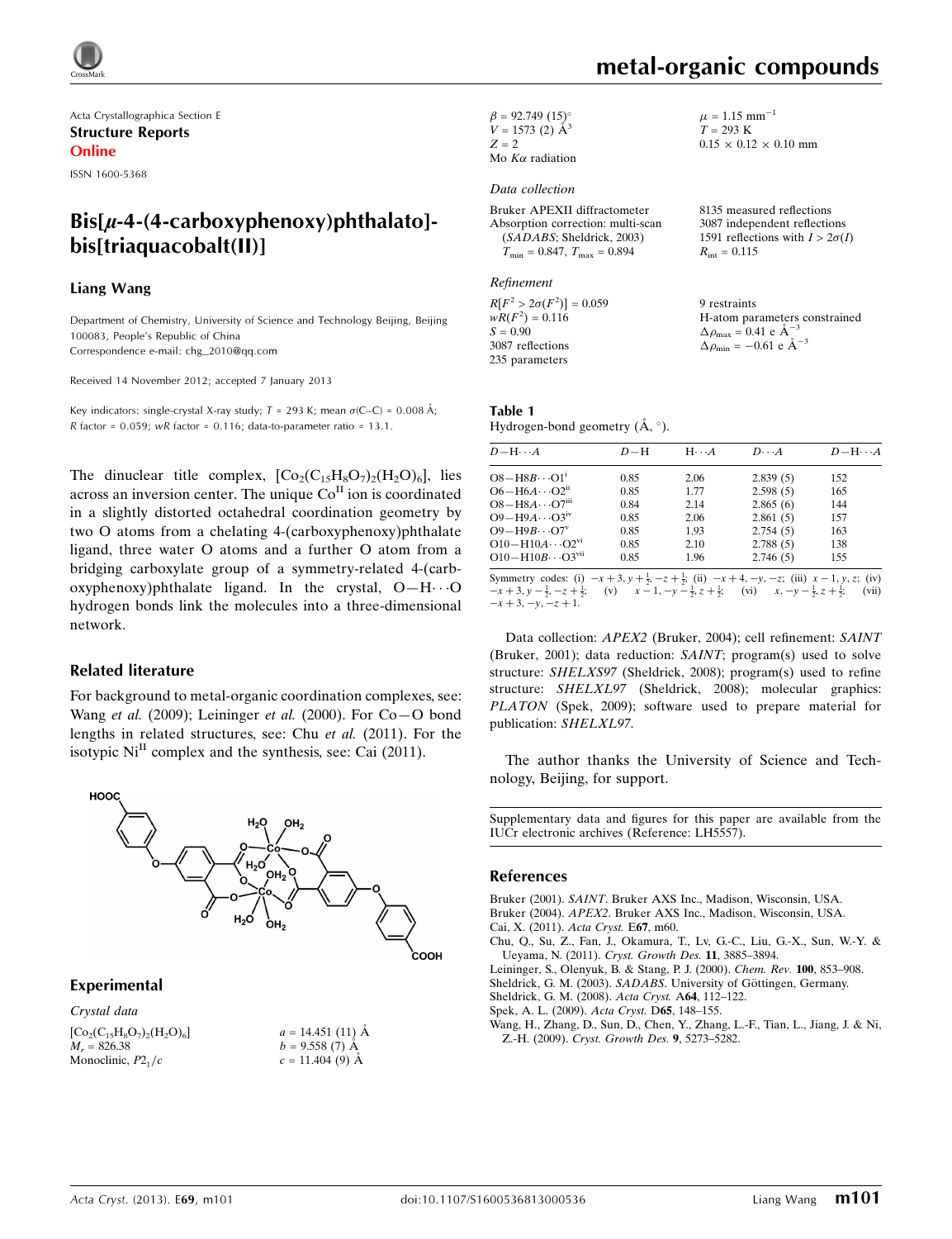# **supporting information**

*Acta Cryst.* (2013). E**69**, m101 [doi:10.1107/S1600536813000536]

# **Bis[***µ***-4-(4-carboxyphenoxy)phthalato]bis[triaquacobalt(II)]**

## **Liang Wang**

#### **S1. Comment S1. Comment**

In the field of supramolecular chemistry and crystal engineering, the design and assembly of metal-organic coordination complexes with appealing structures and properties have stimulated interests of chemists in recent decades (Wang *et al.*, 2009; Leininger *et al.* 2000)). Thus far, a large number of metal-organic coordination complexes have been fabricated. In this paper paper, the synthesis and crystal structure of the title compound, based on the multidentate 4-(4-carboxyphen $oxy$ )phthalate ligand  $(H<sub>3</sub>L)$  is presented.

The molecular structure of the title compound is shown in Fig. 1. The dinuclear complex lies across an inversion center. The unique  $Co<sup>\pi</sup>$  ion is coordinated in a slightly distorted octahedral coordination geometry by two oxygen atoms from a chelating 4-(carboxyphenoxy)phthalate ligand, three oxygen atoms from aqua ligands and a further O atom from a bridging carboxylate group of a symmetry related 4-(carboxyphenoxy)phthalate ligand. The Co—O bond lengths are as expected based on a a reported structure (Chu *et al.*, 2011). In the crystal, O—H···O hydrogen bonds link molecules into a three-dimensional network (Table 1 and Fig. 2). The crystal structure of the isostructural Ni(II) complex has been published (Cai, 2011).

# **S2. Experimental**

The title compound was synthesized referring to a reported literature (Cai, 2011).  $H_3L$  (0.030 g, 0.1 mmol),  $Co(OAc)_2.4H_2O (0.050 g, 0.2 mmol)$ , and  $H_2O (15 ml)$  was sealed in 25 ml Teflon-lined stainless steel reactor and heated to 393K. Purple blocks suitable for X-ray diffraction analysis were separated by filtration with the yield of 27%.

#### S3. Refinement **S3. Refinement**

All H atoms bonded to C atoms were placed in geometrically idealized positions and treated as riding on their parent atoms with C—H = 0.93 Å,  $U_{\text{iso}} = 1.2U_{\text{eq}}$  (C). The hydrogen atoms of carboxyl group and water molecules were included in 'as found' positions and with O—H distances subsequently fixed at 0.85 (1)Å and  $U_{iso}(H) = 1.5U_{eq}(O)$ .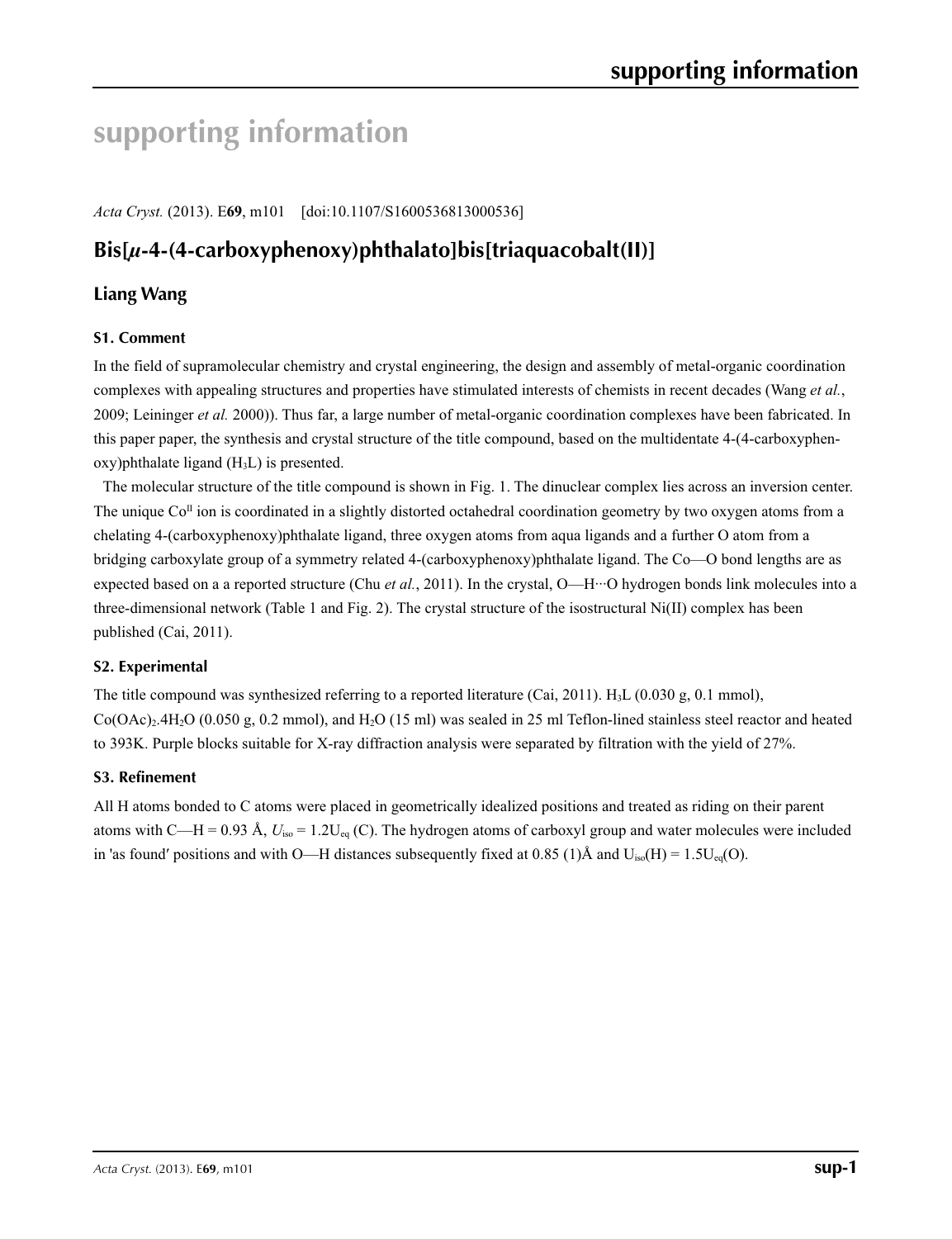

**Figure 1** The molecular structure with displacement ellipsoids drawn at the 30% probability level, hydrogen atoms are omited for clarity [Symmetry code (a): -x+3, -y, -z+1].



**Figure 2** Part of the crystal structure with hydrogen bonds shown as dashed lines.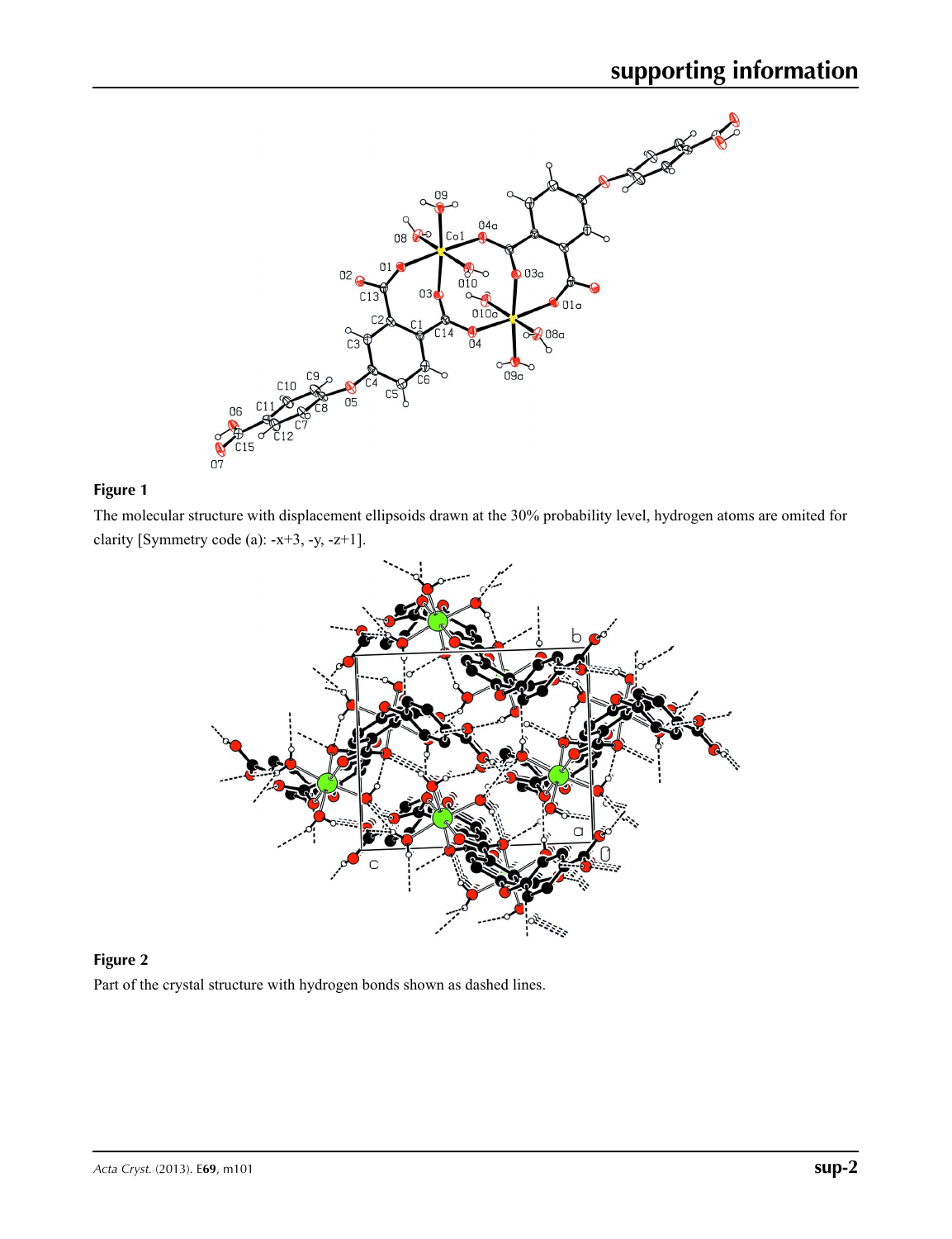### **Bis[***µ***-4-(4-carboxyphenoxy)phthalato]bis[triaquacobalt(II)]**

#### *Crystal data*

 $[C_{02}(C_{15}H_8O_7)_2(H_2O)_6]$  $M_r = 826.38$ Monoclinic, *P*21/*c* Hall symbol: -P 2ybc  $a = 14.451(11)$  Å  $b = 9.558(7)$  Å  $c = 11.404(9)$  Å  $\beta$  = 92.749 (15)<sup>o</sup>  $V = 1573$  (2)  $\AA$ <sup>3</sup>  $Z = 2$ 

#### *Data collection*

| Bruker APEXII                            | 8135 measured reflections                                                  |
|------------------------------------------|----------------------------------------------------------------------------|
| diffractometer                           | 3087 independent reflections                                               |
| Radiation source: fine-focus sealed tube | 1591 reflections with $I > 2\sigma(I)$                                     |
| Graphite monochromator                   | $R_{\text{int}} = 0.115$                                                   |
| $\varphi$ and $\omega$ scans             | $\theta_{\text{max}} = 26.0^{\circ}$ , $\theta_{\text{min}} = 2.6^{\circ}$ |
| Absorption correction: multi-scan        | $h = -12 \rightarrow 17$                                                   |
| (SADABS; Sheldrick, 2003)                | $k=-11\rightarrow11$                                                       |
| $T_{\min}$ = 0.847, $T_{\max}$ = 0.894   | $l = -13 \rightarrow 14$                                                   |
| $\mathbf{D}$ - $\mathbf{C}$              |                                                                            |

#### *Refinement*

| Refinement on $F^2$                             | Secondary atom site location: difference Fourier   |
|-------------------------------------------------|----------------------------------------------------|
| Least-squares matrix: full                      | map                                                |
| $R[F^2 > 2\sigma(F^2)] = 0.059$                 | Hydrogen site location: inferred from              |
| $wR(F^2) = 0.116$                               | neighbouring sites                                 |
| $S = 0.90$                                      | H-atom parameters constrained                      |
| 3087 reflections                                | $w = 1/[\sigma^2(F_0^2) + (0.0393P)^2]$            |
| 235 parameters                                  | where $P = (F_o^2 + 2F_c^2)/3$                     |
| 9 restraints                                    | $(\Delta/\sigma)_{\text{max}} = 0.001$             |
| Primary atom site location: structure-invariant | $\Delta\rho_{\text{max}} = 0.41$ e Å <sup>-3</sup> |
| direct methods                                  | $\Delta \rho_{\rm min} = -0.61$ e Å <sup>-3</sup>  |

#### *Special details*

**Geometry**. All esds (except the esd in the dihedral angle between two l.s. planes) are estimated using the full covariance matrix. The cell esds are taken into account individually in the estimation of esds in distances, angles and torsion angles; correlations between esds in cell parameters are only used when they are defined by crystal symmetry. An approximate (isotropic) treatment of cell esds is used for estimating esds involving l.s. planes.

 $F(000) = 844$  $D_x = 1.744$  Mg m<sup>-3</sup>

 $\theta = 2.8 - 26.7$ °  $\mu$  = 1.15 mm<sup>-1</sup>  $T = 293 \text{ K}$ Block, purple

 $0.15 \times 0.12 \times 0.10$  mm

Mo *Kα* radiation, *λ* = 0.71073 Å Cell parameters from 679 reflections

**Refinement**. Refinement of  $F^2$  against ALL reflections. The weighted R-factor wR and goodness of fit S are based on  $F^2$ , conventional R-factors R are based on F, with F set to zero for negative  $F^2$ . The threshold expression of  $F^2 > 2 \text{sigma}(F^2)$  is used only for calculating R-factors(gt) etc. and is not relevant to the choice of reflections for refinement. R-factors based on  $F<sup>2</sup>$  are statistically about twice as large as those based on F, and R- factors based on ALL data will be even larger.

*Fractional atomic coordinates and isotropic or equivalent isotropic displacement parameters (Å<sup>2</sup>)* 

|                |           |              |           | $U_{\rm iso}$ */ $U_{\rm eq}$ |  |
|----------------|-----------|--------------|-----------|-------------------------------|--|
|                |           |              |           |                               |  |
| C <sub>1</sub> | 1.7277(4) | $-0.0681(5)$ | 0.4420(5) | 0.0259(13)                    |  |
| C <sub>2</sub> | 1.7404(3) | $-0.1470(5)$ | 0.3394(4) | 0.0278(12)                    |  |
| C <sub>3</sub> | 1.8284(4) | $-0.1974(5)$ | 0.3174(5) | 0.0304(14)                    |  |
| H <sub>3</sub> | 1.8371    | $-0.2486$    | 0.2495    | $0.036*$                      |  |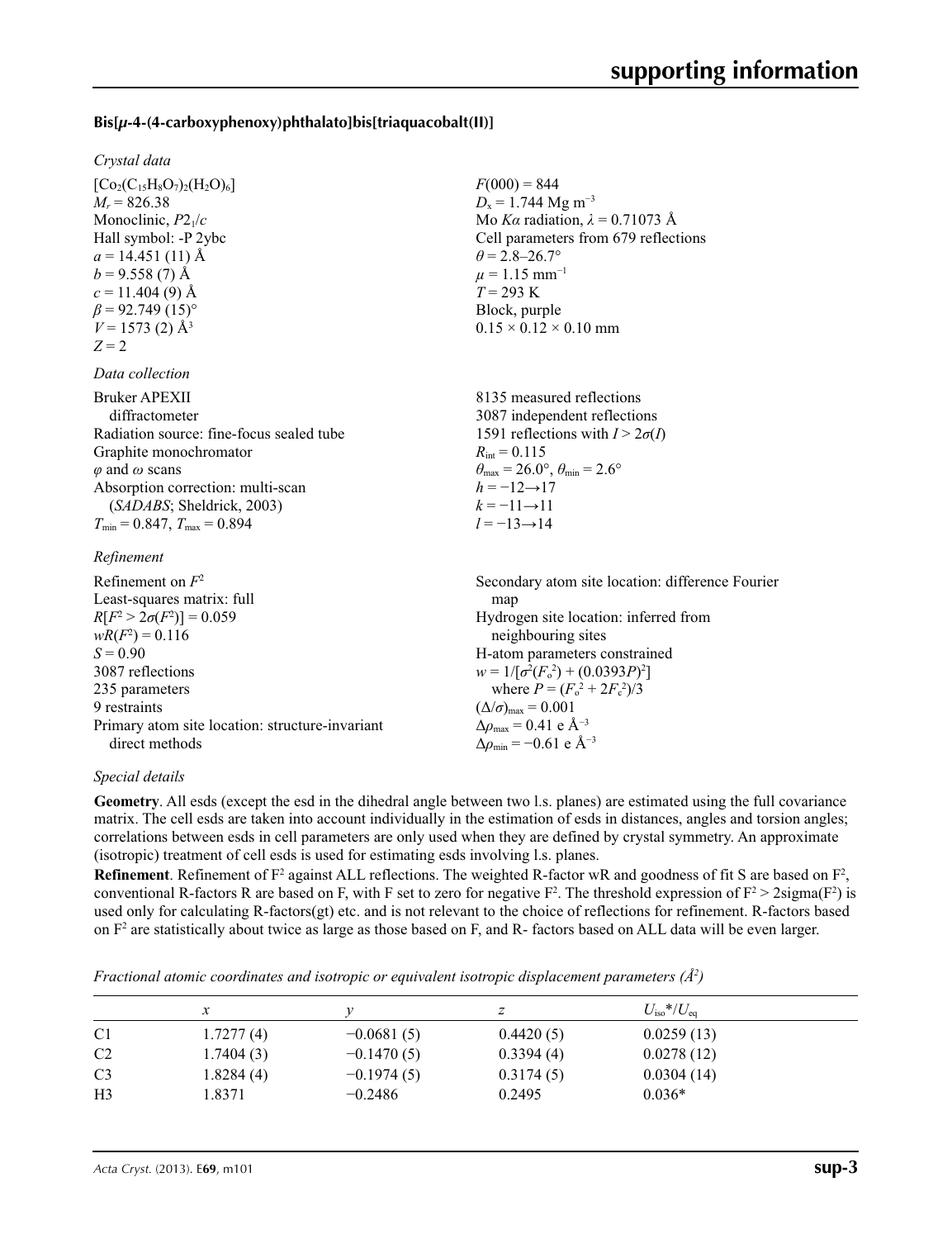| C <sub>4</sub>   | 1.9030(4)  | $-0.1720(6)$  | 0.3955(5)    | 0.0325(14) |
|------------------|------------|---------------|--------------|------------|
| C <sub>5</sub>   | 1.8912(4)  | $-0.0994(5)$  | 0.4983(5)    | 0.0379(15) |
| H <sub>5</sub>   | 1.9407     | $-0.0852$     | 0.5521       | $0.045*$   |
| C6               | 1.8029(4)  | $-0.0477(6)$  | 0.5196(5)    | 0.0377(15) |
| H <sub>6</sub>   | 1.7946     | 0.0021        | 0.5884       | $0.045*$   |
| C7               | 2.1261(4)  | $-0.2540(6)$  | 0.2792(5)    | 0.0383(15) |
| H7               | 2.1418     | $-0.3268$     | 0.3305       | $0.046*$   |
| C8               | 2.0429(4)  | $-0.1863(5)$  | 0.2862(5)    | 0.0309(14) |
| C9               | 2.0170(4)  | $-0.0799(5)$  | 0.2099(5)    | 0.0392(15) |
| H9               | 1.9603     | $-0.0350$     | 0.2153       | $0.047*$   |
| C10              | 2.0772(4)  | $-0.0415(6)$  | 0.1251(5)    | 0.0361(15) |
| H10              | 2.0598     | 0.0288        | 0.0722       | $0.043*$   |
| C11              | 2.1623(4)  | $-0.1044(5)$  | 0.1169(5)    | 0.0299(13) |
| C12              | 2.1871(4)  | $-0.2131(6)$  | 0.1944(5)    | 0.0392(15) |
| H12              | 2.2439     | $-0.2579$     | 0.1893       | $0.047*$   |
| C13              | 1.6620(4)  | $-0.1895(5)$  | 0.2550(5)    | 0.0263(13) |
| C14              | 1.6385(4)  | 0.0012(5)     | 0.4680(5)    | 0.0271(13) |
| C15              | 2.2308(4)  | $-0.0583(6)$  | 0.0309(5)    | 0.0346(14) |
| O <sub>1</sub>   | 1.5943(2)  | $-0.2597(3)$  | 0.2936(3)    | 0.0293(9)  |
| O2               | 1.6686(2)  | $-0.1614(4)$  | 0.1480(3)    | 0.0396(10) |
| O <sub>3</sub>   | 1.5760(2)  | 0.0121(3)     | 0.3846(3)    | 0.0296(9)  |
| O <sub>4</sub>   | 1.6298(2)  | 0.0468(3)     | 0.5707(3)    | 0.0319(9)  |
| O <sub>5</sub>   | 1.9905(2)  | $-0.2297(4)$  | 0.3788(3)    | 0.0389(10) |
| O <sub>6</sub>   | 2.1982(3)  | 0.0438(4)     | $-0.0387(3)$ | 0.0469(11) |
| H <sub>6</sub> A | 2.2434     | 0.0675        | $-0.0795$    | $0.070*$   |
| O <sub>7</sub>   | 2.3071(3)  | $-0.1081(4)$  | 0.0223(3)    | 0.0488(12) |
| O <sub>8</sub>   | 1.4474(2)  | $-0.0499(3)$  | 0.2018(3)    | 0.0369(10) |
| H <sub>8</sub> A | 1.4251     | $-0.0932$     | 0.1424       | $0.055*$   |
| H8B              | 1.4165     | 0.0250        | 0.2083       | $0.055*$   |
| O <sub>9</sub>   | 1.3925(2)  | $-0.3232(3)$  | 0.3192(3)    | 0.0335(9)  |
| H9A              | 1.4080     | $-0.3880$     | 0.2729       | $0.050*$   |
| H9B              | 1.3696     | $-0.3617$     | 0.3786       | $0.050*$   |
| O10              | 1.5100(2)  | $-0.2415(3)$  | 0.5250(3)    | 0.0353(10) |
| H10A             | 1.5400     | $-0.3082$     | 0.5583       | $0.053*$   |
| H10B             | 1.4919     | $-0.1802$     | 0.5722       | $0.053*$   |
| Co1              | 1.47938(5) | $-0.15569(7)$ | 0.35848(6)   | 0.0266(2)  |
|                  |            |               |              |            |

*Atomic displacement parameters (Å2 )*

|                | $U^{11}$ | $L^{22}$ | $U^{33}$ | $U^{12}$    | $U^{13}$ | $U^{23}$    |
|----------------|----------|----------|----------|-------------|----------|-------------|
| C <sub>1</sub> | 0.028(3) | 0.023(3) | 0.027(3) | $-0.003(3)$ | 0.008(3) | $-0.001(2)$ |
| C <sub>2</sub> | 0.021(3) | 0.032(3) | 0.031(3) | $-0.001(3)$ | 0.006(2) | 0.004(3)    |
| C <sub>3</sub> | 0.036(4) | 0.028(3) | 0.028(3) | $-0.001(3)$ | 0.012(3) | $-0.003(2)$ |
| C <sub>4</sub> | 0.022(3) | 0.038(3) | 0.038(4) | $-0.004(3)$ | 0.010(3) | 0.014(3)    |
| C <sub>5</sub> | 0.037(4) | 0.042(3) | 0.035(4) | $-0.005(3)$ | 0.004(3) | 0.000(3)    |
| C <sub>6</sub> | 0.037(4) | 0.042(4) | 0.034(4) | 0.003(3)    | 0.008(3) | $-0.008(3)$ |
| C7             | 0.026(3) | 0.041(4) | 0.048(4) | 0.003(3)    | 0.010(3) | 0.010(3)    |
| C8             | 0.021(3) | 0.035(3) | 0.037(3) | $-0.005(3)$ | 0.007(2) | 0.006(3)    |
|                |          |          |          |             |          |             |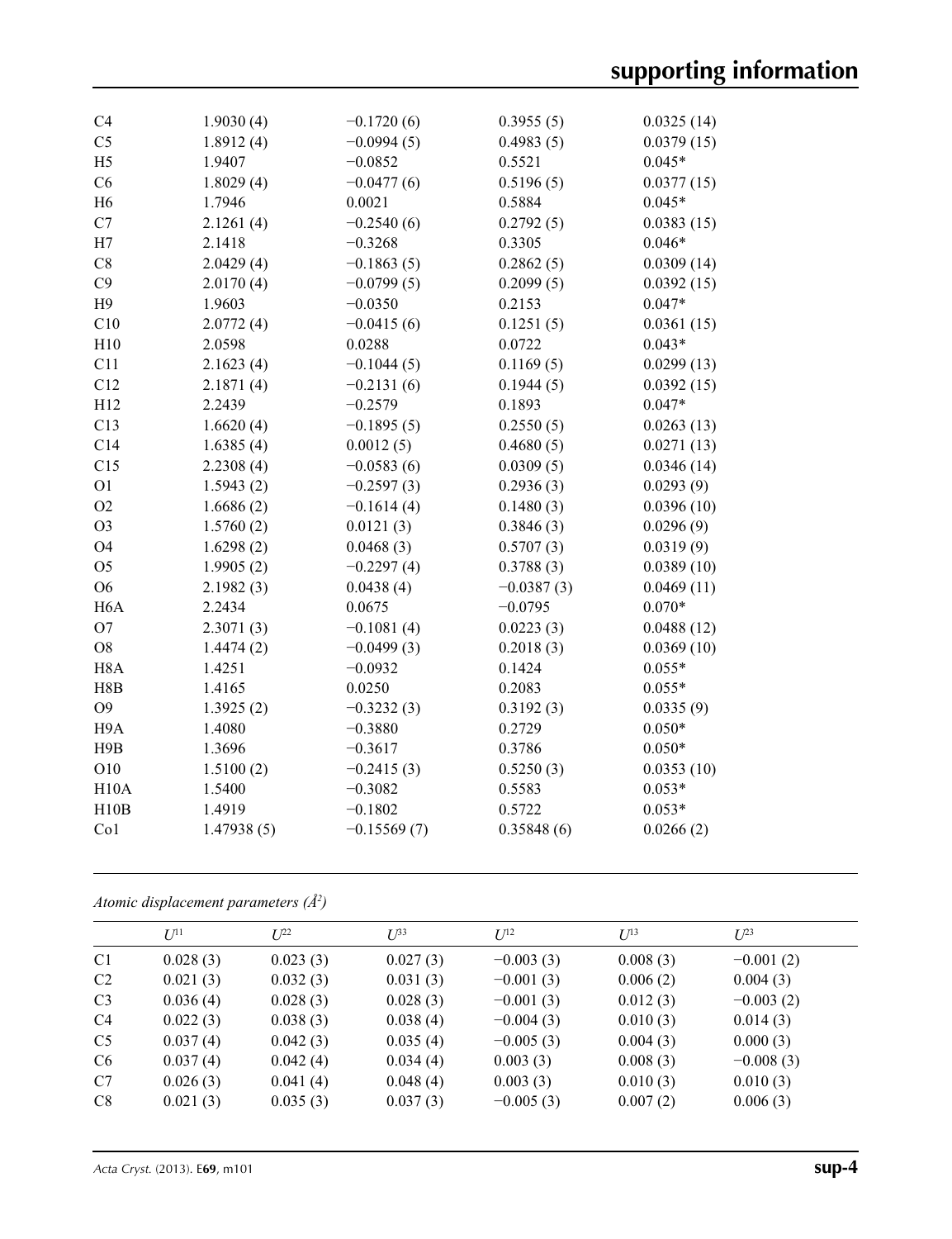| C9              | 0.026(3)  | 0.034(3)   | 0.058(4)  | 0.012(3)      | 0.008(3)   | 0.013(3)      |
|-----------------|-----------|------------|-----------|---------------|------------|---------------|
| C10             | 0.031(4)  | 0.038(3)   | 0.040(4)  | 0.001(3)      | 0.008(3)   | 0.014(3)      |
| C11             | 0.026(3)  | 0.031(3)   | 0.033(3)  | $-0.004(3)$   | 0.001(3)   | $-0.002(3)$   |
| C12             | 0.029(4)  | 0.040(3)   | 0.049(4)  | 0.014(3)      | 0.007(3)   | 0.001(3)      |
| C13             | 0.031(3)  | 0.024(3)   | 0.025(3)  | 0.004(2)      | 0.007(3)   | $-0.004(2)$   |
| C14             | 0.026(3)  | 0.025(3)   | 0.031(4)  | $-0.003(3)$   | 0.008(3)   | $-0.002(3)$   |
| C15             | 0.033(4)  | 0.041(4)   | 0.030(4)  | $-0.001(3)$   | 0.005(3)   | $-0.005(3)$   |
| O <sub>1</sub>  | 0.027(2)  | 0.0238(19) | 0.038(2)  | $-0.0057(17)$ | 0.0099(17) | $-0.0047(17)$ |
| O <sub>2</sub>  | 0.036(2)  | 0.055(2)   | 0.028(2)  | $-0.013(2)$   | 0.0070(17) | 0.000(2)      |
| O <sub>3</sub>  | 0.028(2)  | 0.027(2)   | 0.033(2)  | $-0.0039(18)$ | 0.0031(18) | $-0.0051(17)$ |
| O4              | 0.033(2)  | 0.034(2)   | 0.029(2)  | 0.0054(18)    | 0.0064(17) | $-0.0037(18)$ |
| O <sub>5</sub>  | 0.029(2)  | 0.046(2)   | 0.043(3)  | 0.007(2)      | 0.0102(19) | 0.0128(19)    |
| O <sub>6</sub>  | 0.037(3)  | 0.052(3)   | 0.052(3)  | $-0.001(2)$   | 0.018(2)   | 0.015(2)      |
| O7              | 0.031(2)  | 0.070(3)   | 0.047(3)  | 0.014(2)      | 0.018(2)   | 0.009(2)      |
| O8              | 0.053(3)  | 0.031(2)   | 0.027(2)  | 0.0061(19)    | 0.0038(18) | $-0.0044(17)$ |
| O <sub>9</sub>  | 0.040(2)  | 0.026(2)   | 0.036(2)  | $-0.0057(18)$ | 0.0120(17) | $-0.0065(17)$ |
| O <sub>10</sub> | 0.047(3)  | 0.031(2)   | 0.028(2)  | 0.0081(19)    | 0.0044(18) | 0.0052(17)    |
| Co <sub>1</sub> | 0.0294(4) | 0.0233(4)  | 0.0278(4) | $-0.0011(4)$  | 0.0072(3)  | $-0.0018(4)$  |
|                 |           |            |           |               |            |               |

## *Geometric parameters (Å, º)*

| $C1-C6$     | 1.382(7) | $C11 - C15$             | 1.492(7) |
|-------------|----------|-------------------------|----------|
| $C1-C2$     | 1.412(7) | $C12 - H12$             | 0.9300   |
| $C1 - C14$  | 1.491(7) | $C13 - 02$              | 1.258(6) |
| $C2-C3$     | 1.394(6) | $C13 - 01$              | 1.282(5) |
| $C2-C13$    | 1.506(7) | $C14 - 04$              | 1.262(6) |
| $C3-C4$     | 1.387(7) | $C14 - 03$              | 1.283(6) |
| $C3-H3$     | 0.9300   | $C15 - 07$              | 1.210(6) |
| $C4 - C5$   | 1.379(7) | $C15 - 06$              | 1.330(6) |
| $C4 - 05$   | 1.401(6) | $O1 - Co1$              | 2.101(3) |
| $C5-C6$     | 1.402(7) | $O3$ -Co1               | 2.138(3) |
| $C5 - H5$   | 0.9300   | $O4$ — $Co1i$           | 2.085(3) |
| $C6 - H6$   | 0.9300   | $O6 - H6A$              | 0.8506   |
| $C7-C8$     | 1.372(7) | $O8$ -Co1               | 2.086(4) |
| $C7 - C12$  | 1.395(7) | $O8 - H8A$              | 0.8445   |
| $C7 - H7$   | 0.9300   | $O8 - H8B$              | 0.8482   |
| $C8-C9$     | 1.378(7) | $O9$ —Co1               | 2.071(3) |
| $C8 - O5$   | 1.392(6) | $O9 - H9A$              | 0.8509   |
| $C9 - C10$  | 1.381(7) | $O9 - H9B$              | 0.8511   |
| $C9 - H9$   | 0.9300   | $O10$ -Co1              | 2.096(4) |
| $C10-C11$   | 1.376(7) | $O10 - H10A$            | 0.8500   |
| $C10 - H10$ | 0.9300   | $O10 - H10B$            | 0.8453   |
| $C11 - C12$ | 1.399(7) | $Co1 - O4$ <sup>i</sup> | 2.085(3) |
|             |          |                         |          |
| $C6-C1-C2$  | 118.4(5) | $O2 - C13 - C2$         | 118.2(5) |
| $C6-C1-C14$ | 118.1(5) | $O1 - C13 - C2$         | 119.0(5) |
| $C2-C1-C14$ | 123.4(5) | $O4 - C14 - O3$         | 124.2(5) |
| $C3-C2-C1$  | 119.4(5) | $O4 - C14 - C1$         | 117.6(5) |
|             |          |                         |          |